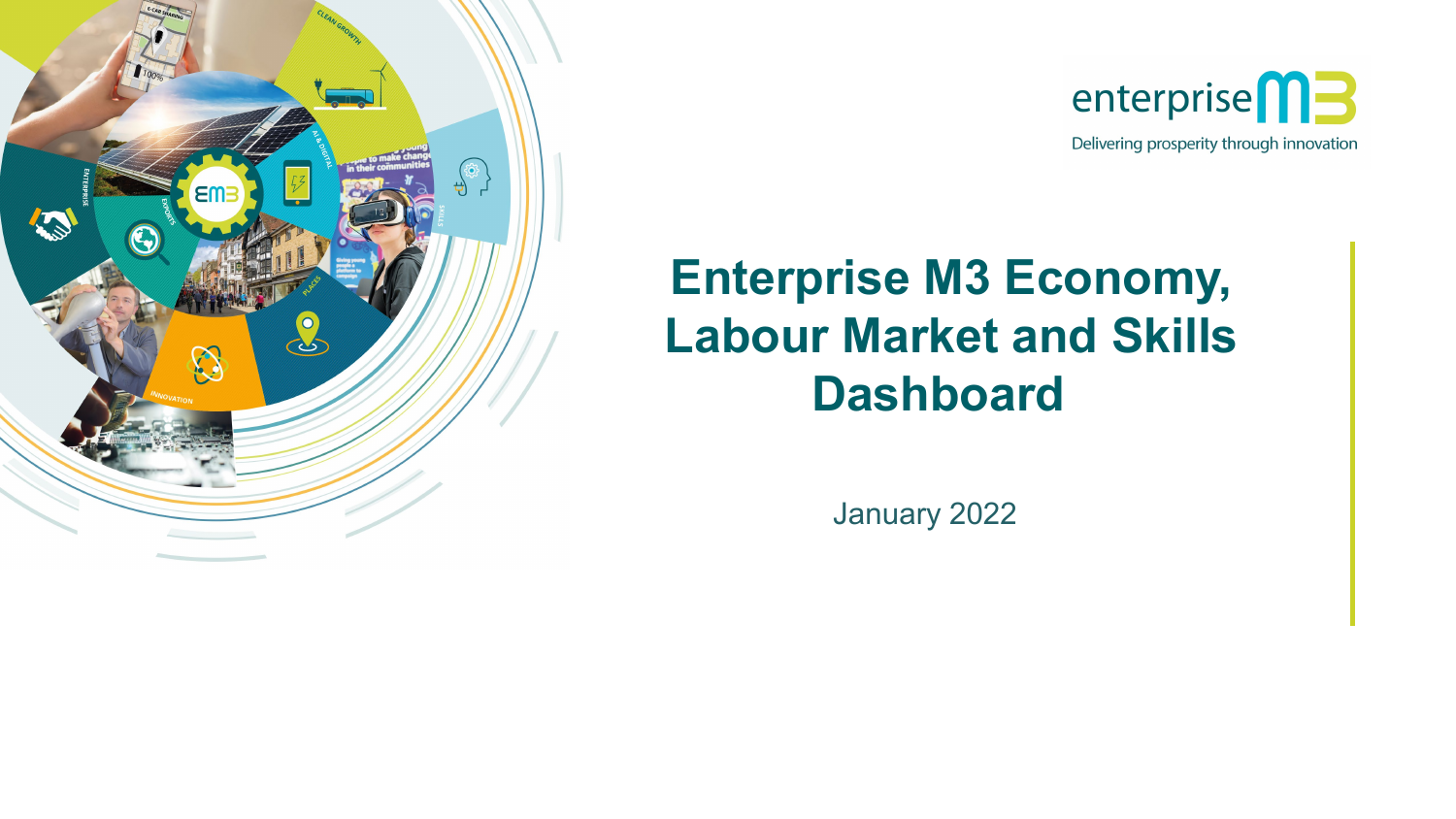# **ECONOMY & BUSINESS**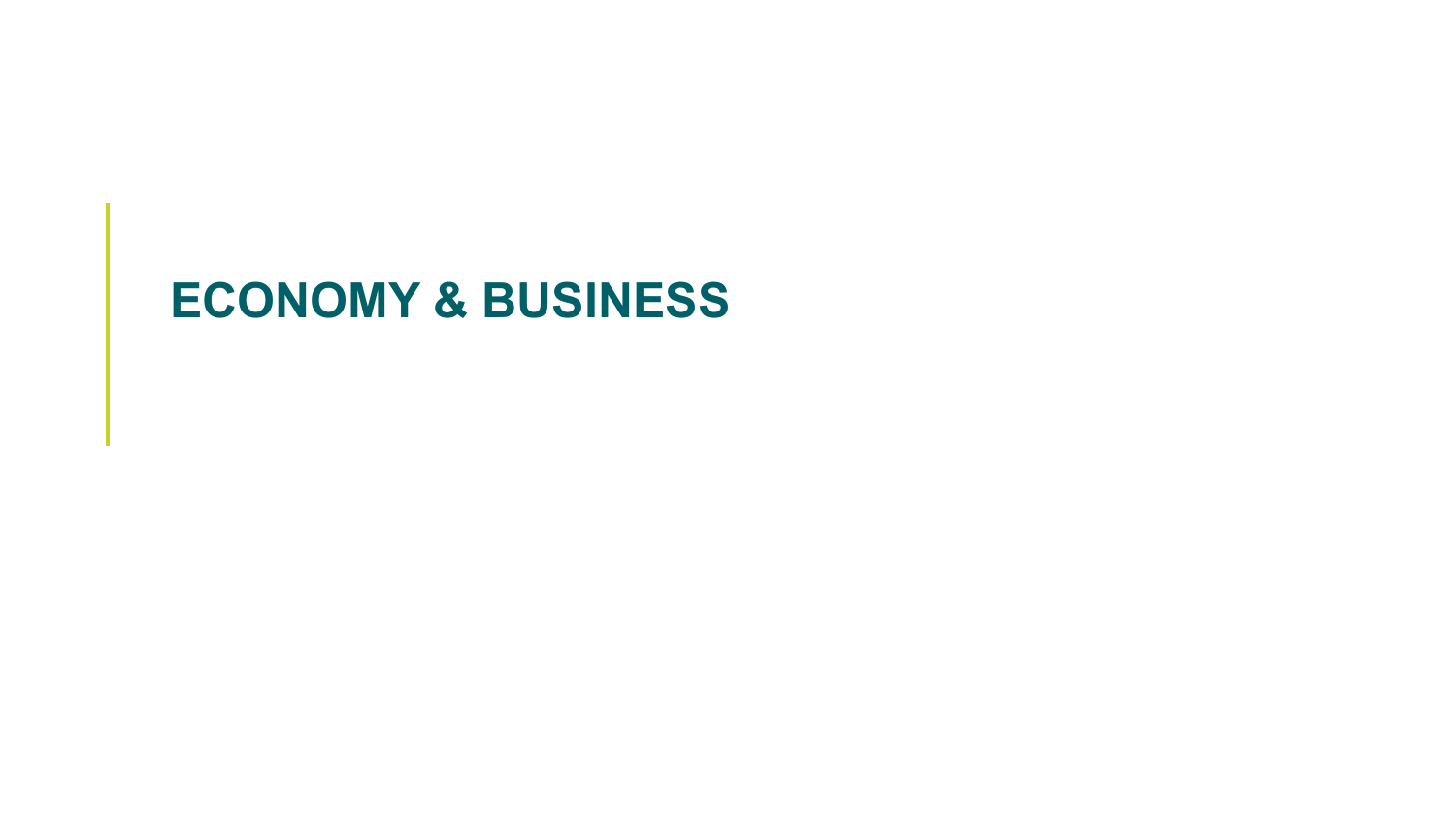## **MAJOR CONTRIBUTOR TO THE EXCHEQUER**

- production in 2019 (£101bn over the past two decades) – larger amount than most LEPs
- Enterprise M3 contribution increased 2.4 times, faster than in most LEPs

• Major contributor to Exchequer in terms of other business, income and wealth taxes

#### Enterprise M3 contribution to Exchequer (£bn Gross, VAT + indirect taxes) • £7bn in VAT and other indirect taxes on



Source: ONS (2021)

• Major net contributor to Exchequer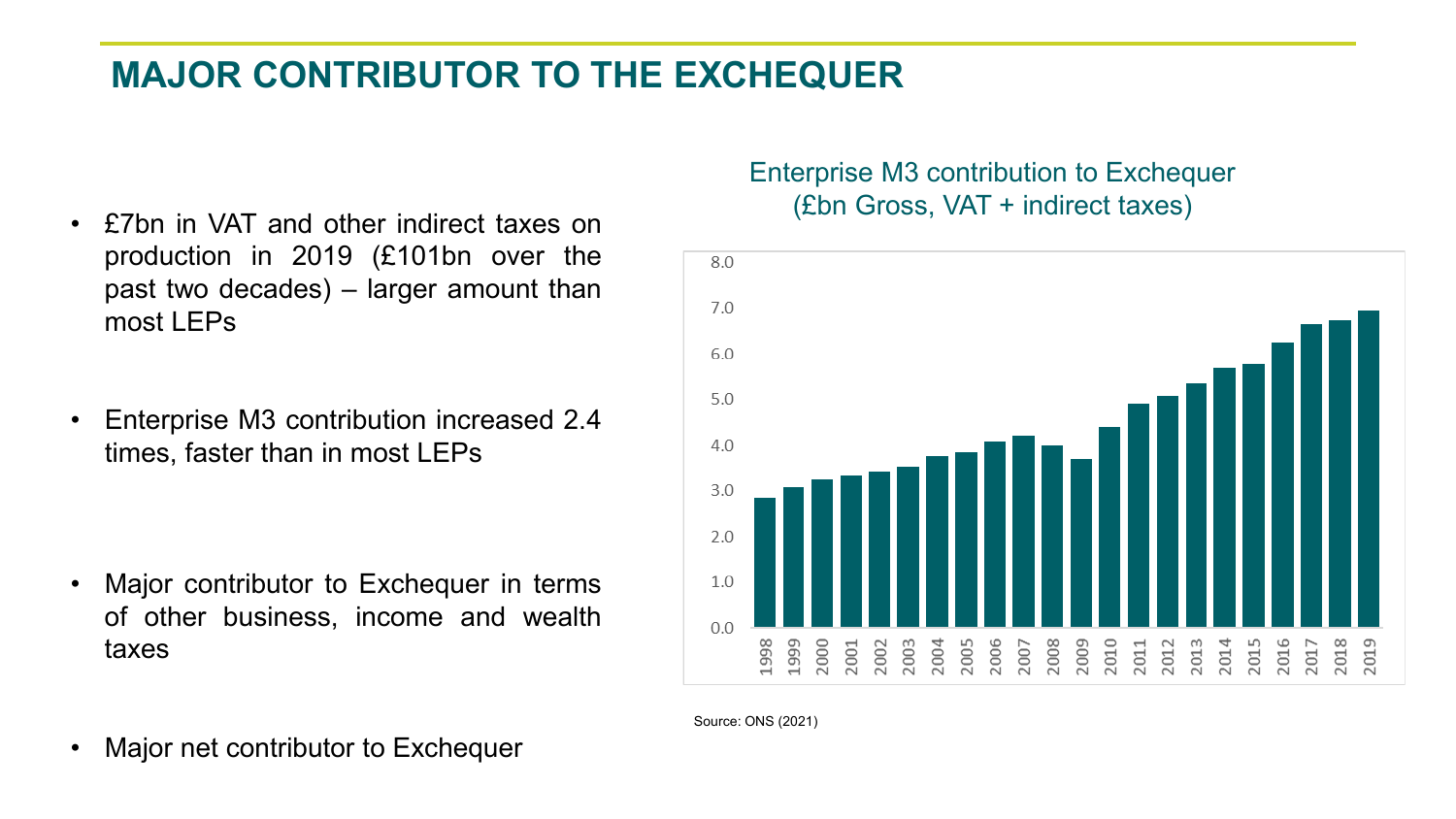#### **BUSINESS GROWTH DURING PANDEMIC - SECTOR 'WINNERS' AND 'LOSERS'**

- Sectors dealing in the online sale and delivery of goods, and in property during the pandemic were the big winners.
- Pandemic saw clients delaying projects, decreasing their scope or cancelling them all together but likely to see quick recovery.
- Most businesses 'lost' were consultancies (mostly small and single consultants). Similar rates to national

#### Enterprise growth March 2020 to March 2021



Source: ONS (2021)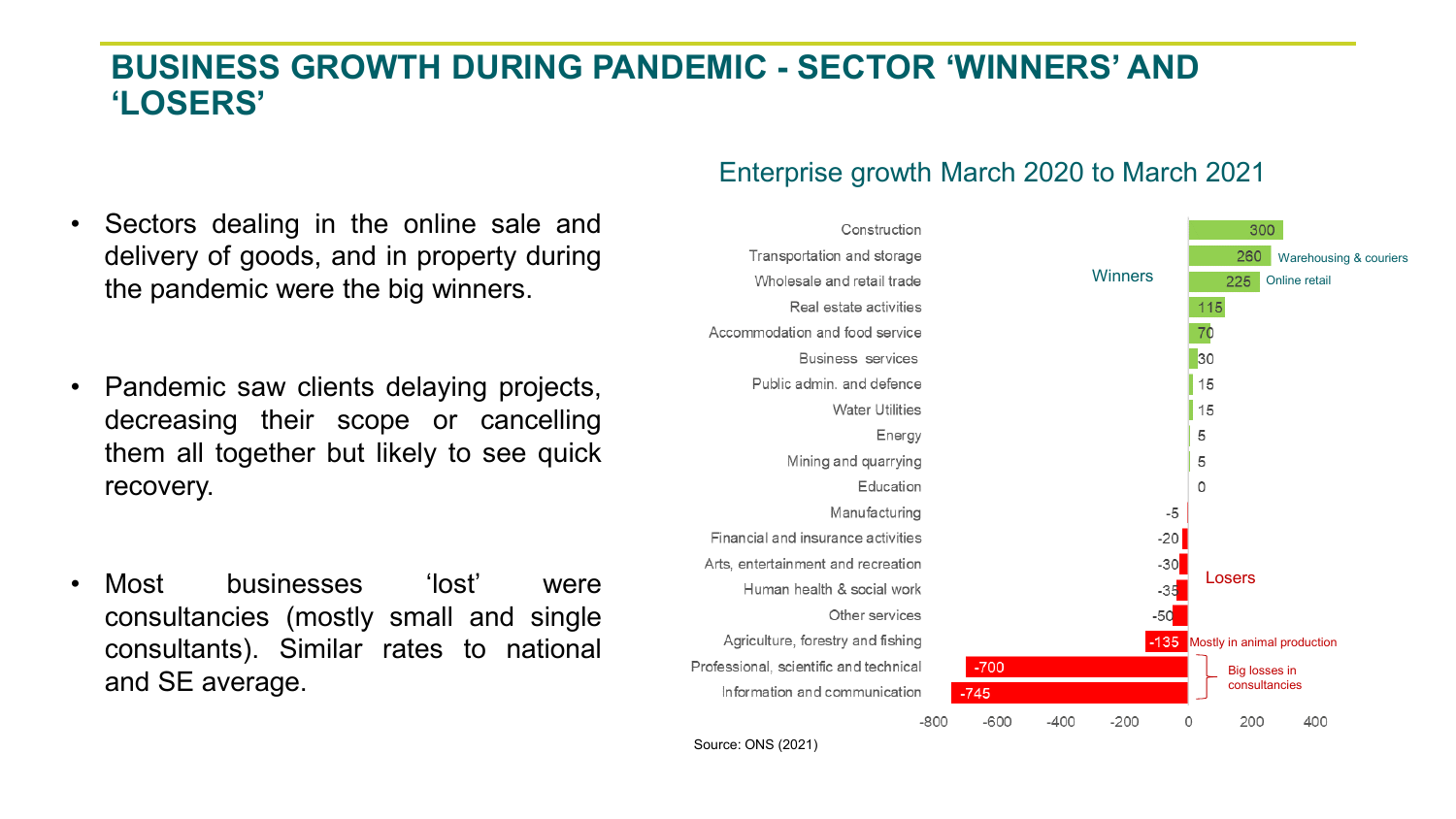## **SECTORAL DIFFERENCES IN EMPLOYMENT GFC AND PANDEMIC**

- Sector impacts Global Financial Crisis and global pandemic.
- Consumer facing services, especially hospitality saw fewer workers during the pandemic but more during GFC.
- Accommodation & food services had highest numbers furloughed in May 2021 due to restrictions.
- Little evidence of any uptick in unemployment following end of furlough.



Source: Annual Population Survey (2008-09 and 2020-21)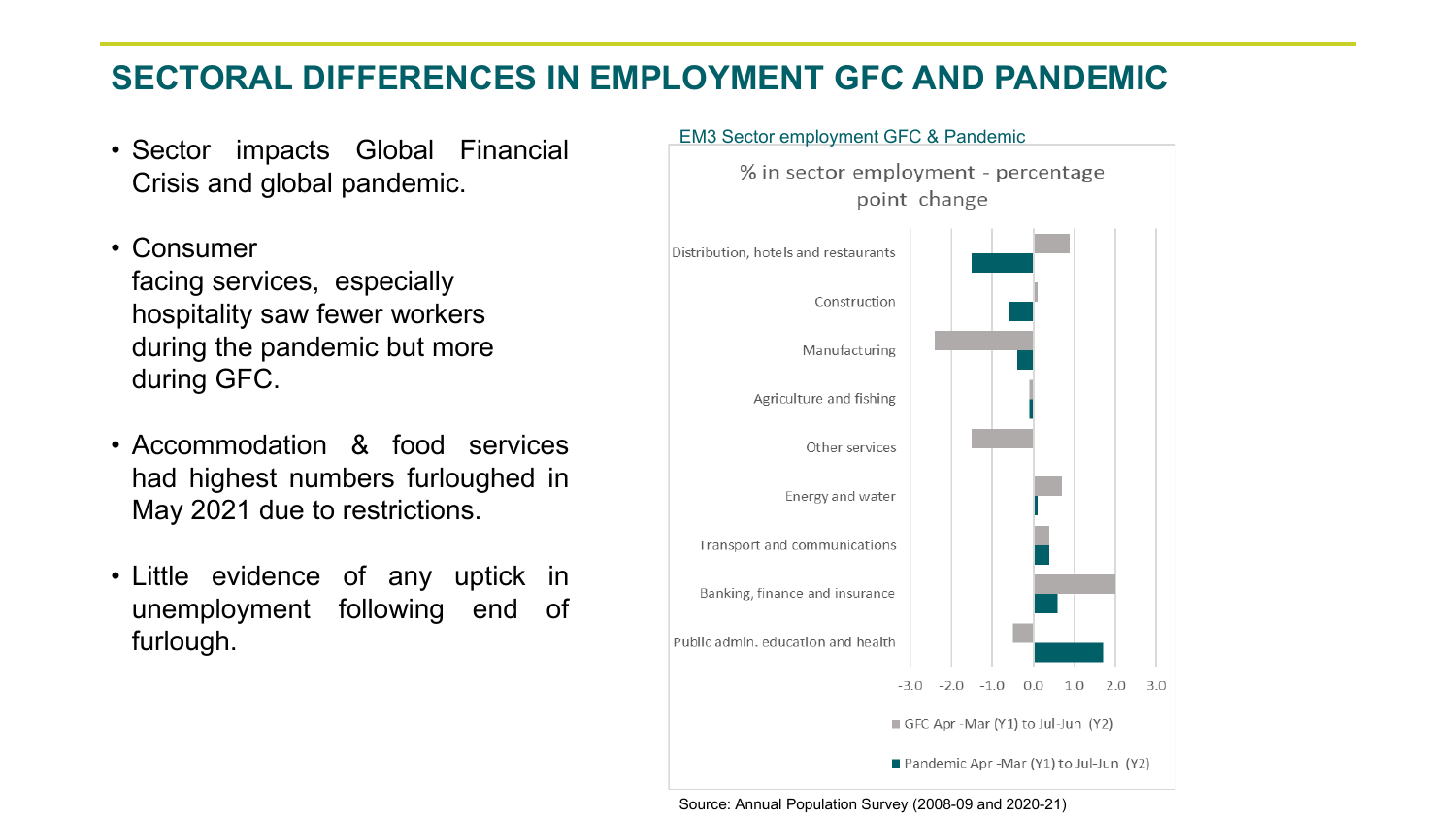#### **BUSINESS ACTIVITY AND NEW WORK SLOW BETWEEN OCTOBER AND DECEMBER**

Much weaker business activity since October

Emergence of the Omicron variant - further weakening of consumer and business activity in December

Re-introduction of some pandemic restrictions affect activity in consumer facing services in the run-up to busy Christmas period

Some early sign of material shortages dissipating before the emergence of the Omicron variant but uncertainty about Brexit remains

#### Business activity and new orders – South East



Source: Markit/NatWest (2021)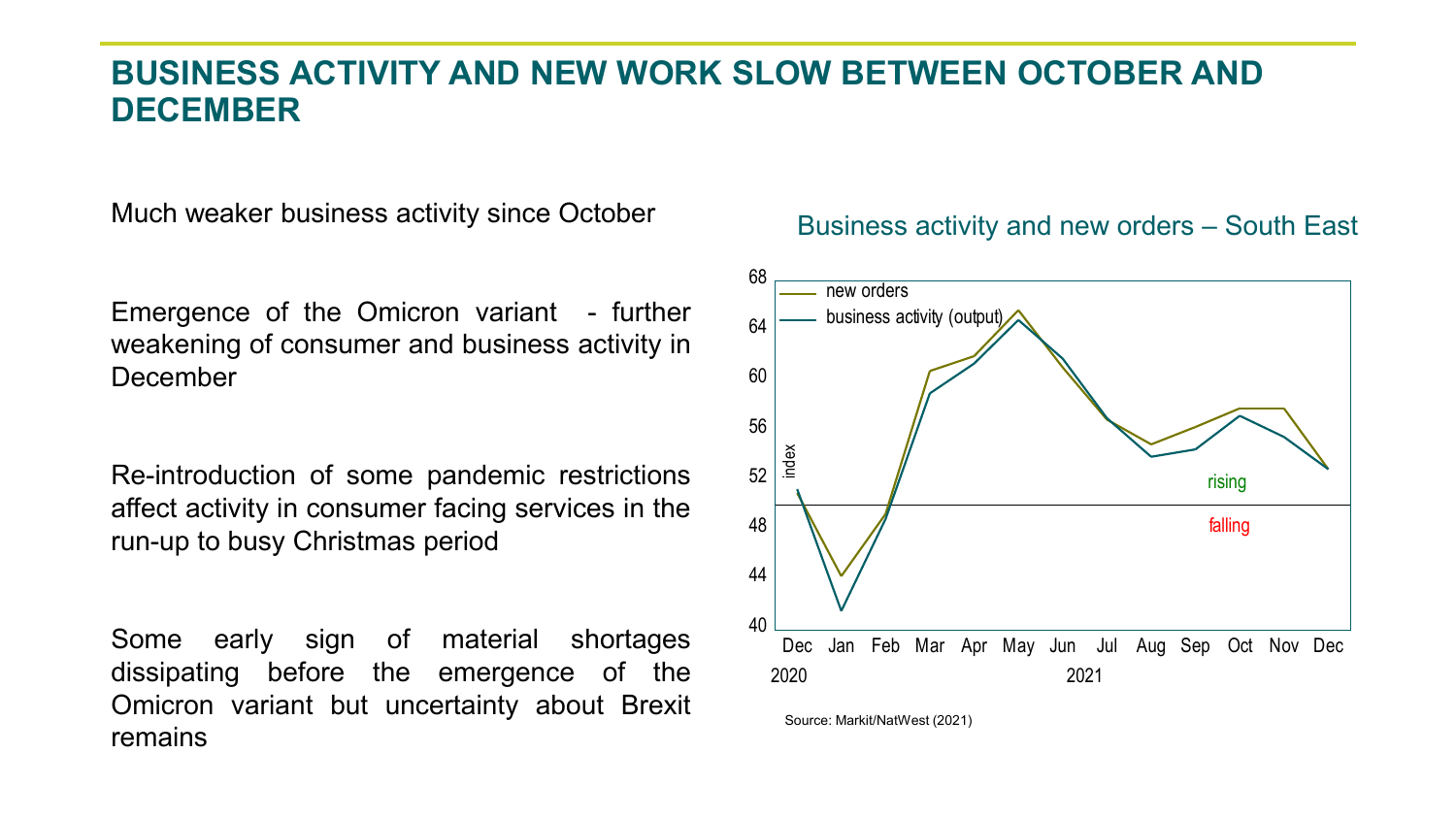#### **UK INFLATION JUMPS TO HIGHEST LEVEL IN 30 YEARS**

Consumer prices increased by 5.4% in December, above the consensus forecast of 5.1%

Projected leap in CPI inflation (close to 7% in Q2 2022, RPI inflation is already above 7%) will prompt the Bank of England to raise interest rates further this year

A surge in inflation and higher rates to hit households' real incomes and GDP growth this year



#### Consumer price inflation and retail price inflation

Source: ONS (2022)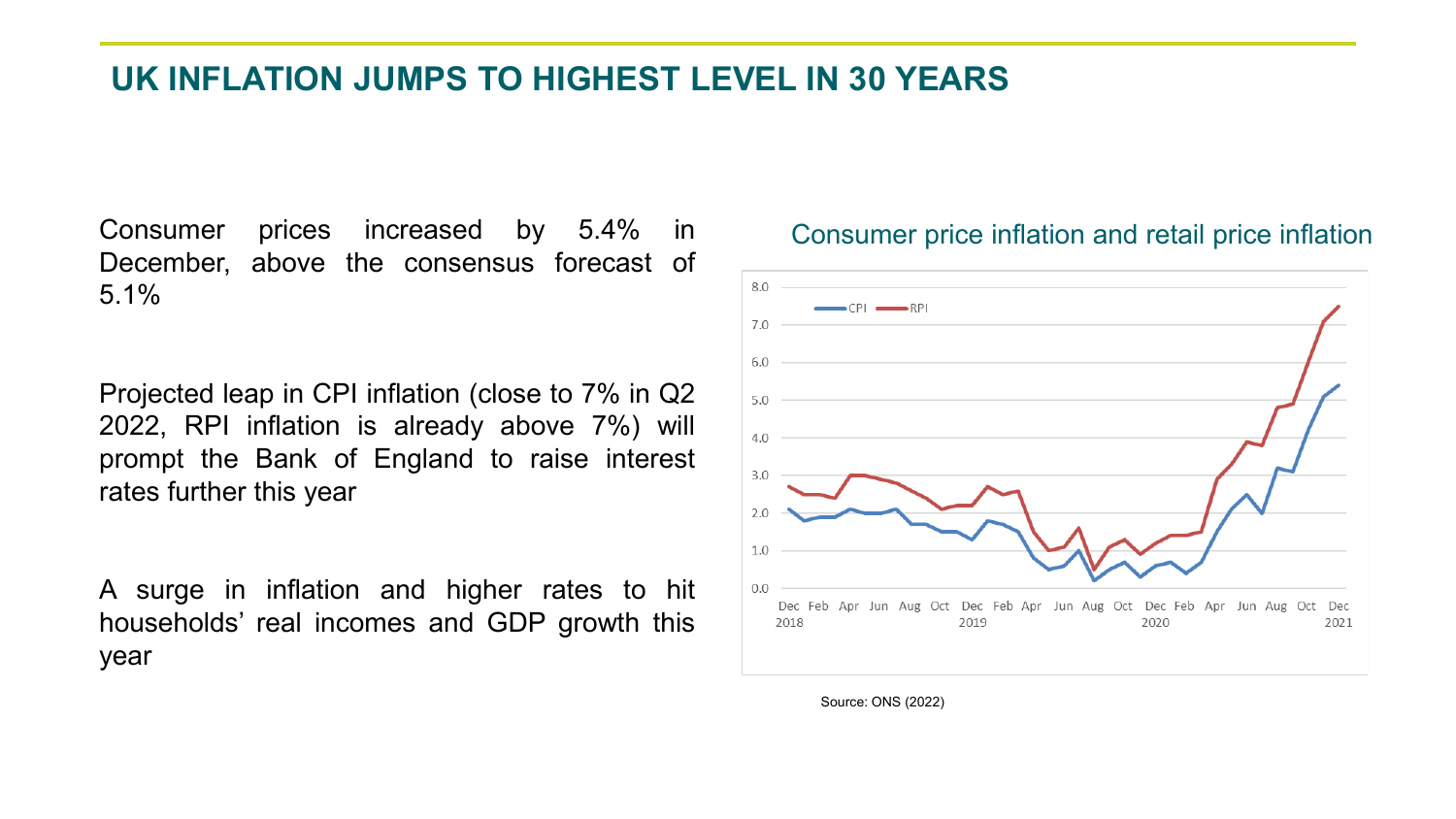# **LABOUR MARKET & SKILLS**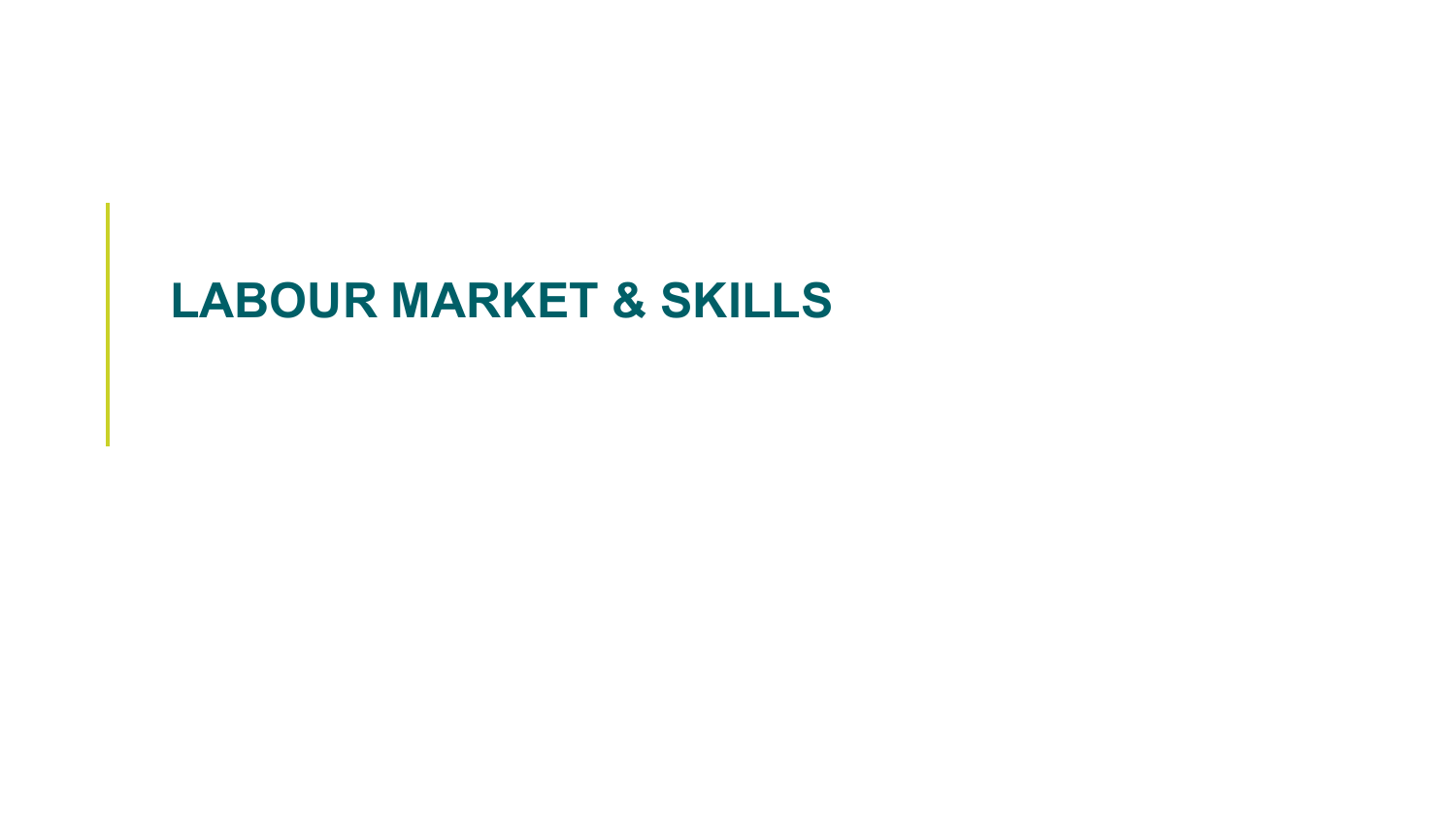### **CONTINUED STRENGTH IN PAYE NUMBERS BETWEEN OCTOBER AND NOVEMBER**

- Over 2,000 additional people in PAYE payroll in October and November.
- PAYE employees up almost 5% on the year
- Compared to last year growth comparable to UK average and faster than South East average.
- Are we going to face even greater labour shortages in the near future?

#### Annual % growth in PAYE numbers – Enterprise M3



Source: HMRC (2022)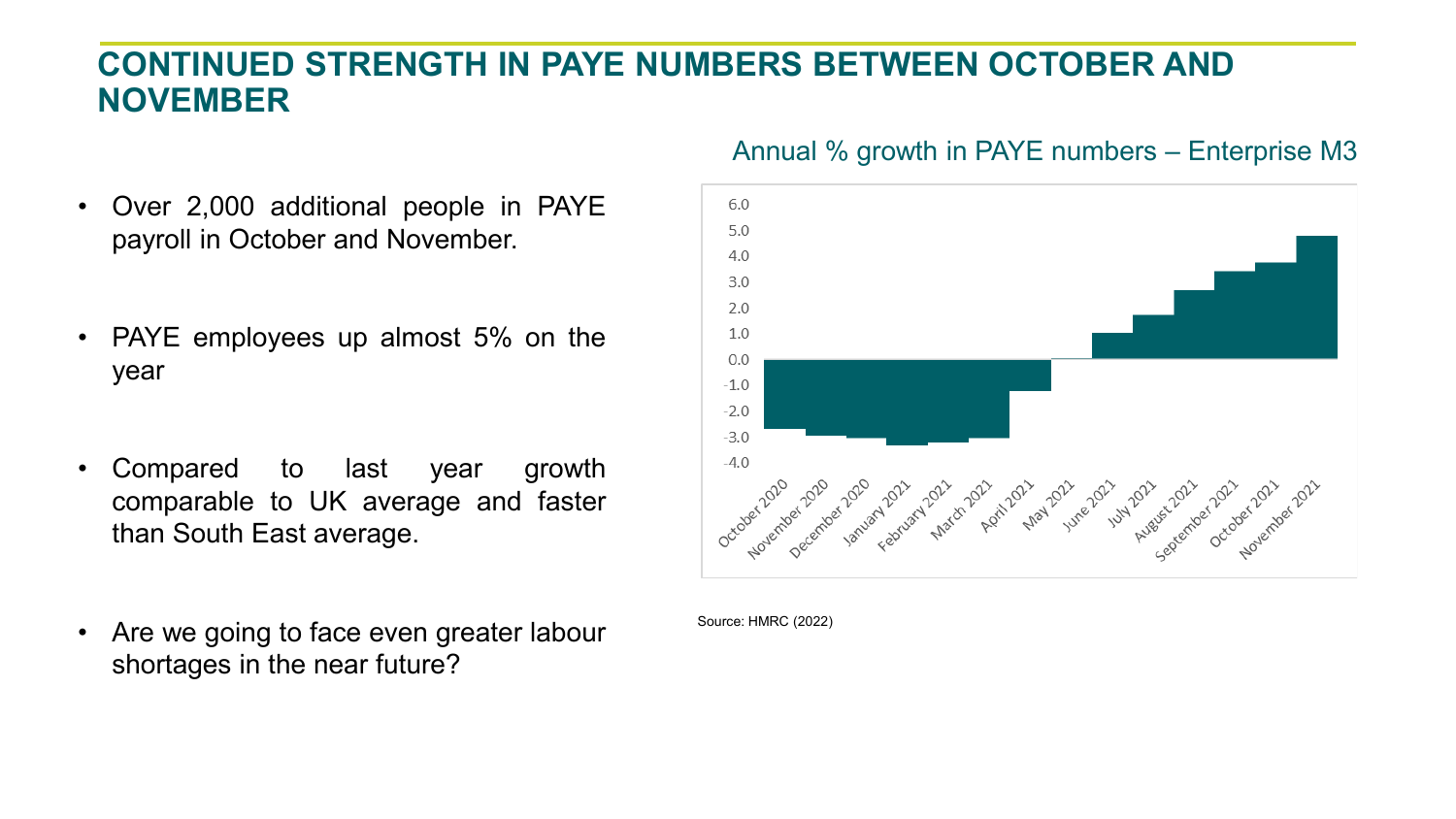## **HUGE INCREASE IN DEMAND FOR STAFF THIS JANUARY COMPARED WITH LAST YEAR**

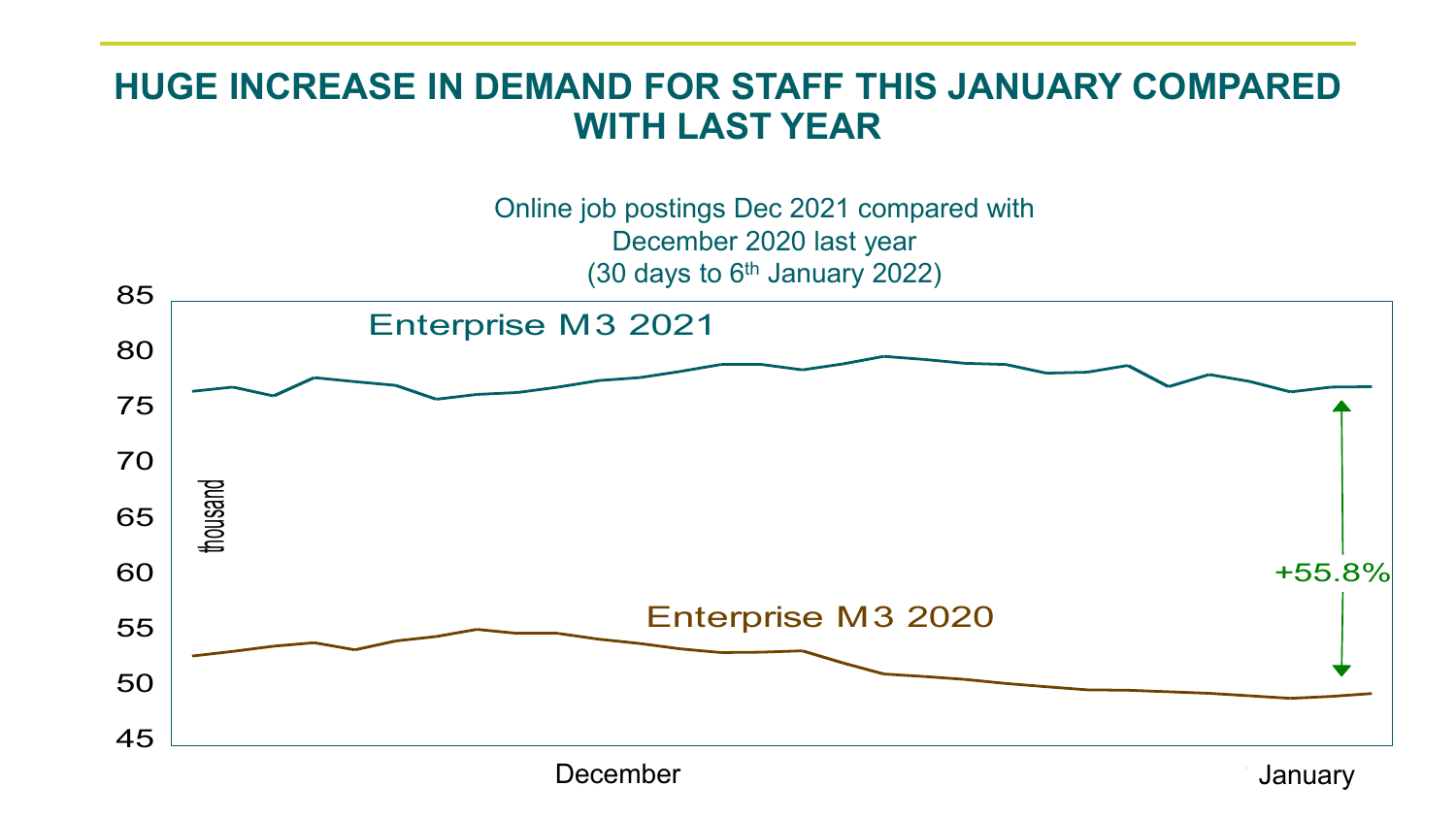## **AREAS WITH VERY HIGH VACANCIES**

#### Relatively strong demand by occupation in Enterprise M3 - Top 10 Occupations (October and December 2021)

| Occupation (SOC) - October 2021                    | Unique<br>Postings | $\%$ |
|----------------------------------------------------|--------------------|------|
| <b>Nurses</b>                                      | 2,303              | 5.2  |
| Sales Accounts and Business Development Managers   | 2,180              | 4.9  |
| Care Workers and Home Carers                       | 1,927              | 4.4  |
| Kitchen and Catering Assistants                    | 1,879              | 4.3  |
| Chefs                                              | 1,777              | 4.0  |
| Programmers and Software Development Professionals | 1,555              | 3.5  |
| <b>Van Drivers</b>                                 | 1,514              | 3.4  |
| Other Administrative Occupations n.e.c.            | 1,455              | 3.3  |
| Book-keepers, Payroll Managers and Wages Clerks    | 1,391              | 3.2  |
| <b>Sales and Retail Assistants</b>                 | 1,379              | 3.1  |

Source: Emsi (2022)

• Seasonal dip but in December but proportionately rising demand for nurses, care workers, chefs, and cleaners & domestics

| Occupation (SOC) - December 2021                   | Unique<br>Postings | $\%$ |
|----------------------------------------------------|--------------------|------|
| <b>Nurses</b>                                      | 1,121              | 5.3  |
| Sales Accounts and Business Development Managers   | 1,069              | 5.1  |
| Care Workers and Home Carers                       | 1,013              | 4.8  |
| Chefs                                              | 994                | 4.7  |
| Programmers and Software Development Professionals | 891                | 4.2  |
| Kitchen and Catering Assistants                    | 724                | 3.4  |
| Other Administrative Occupations n.e.c.            | 677                | 3.2  |
| Book-keepers, Payroll Managers and Wages Clerks    | 634                | 3.0  |
| <b>Van Drivers</b>                                 | 629                | 3.0  |
| <b>Cleaners and Domestics</b>                      | 540                | 2.6  |

Stronger demand for sales and elementary occupations

Occupations in Green indicate new entrants to the top 10 list.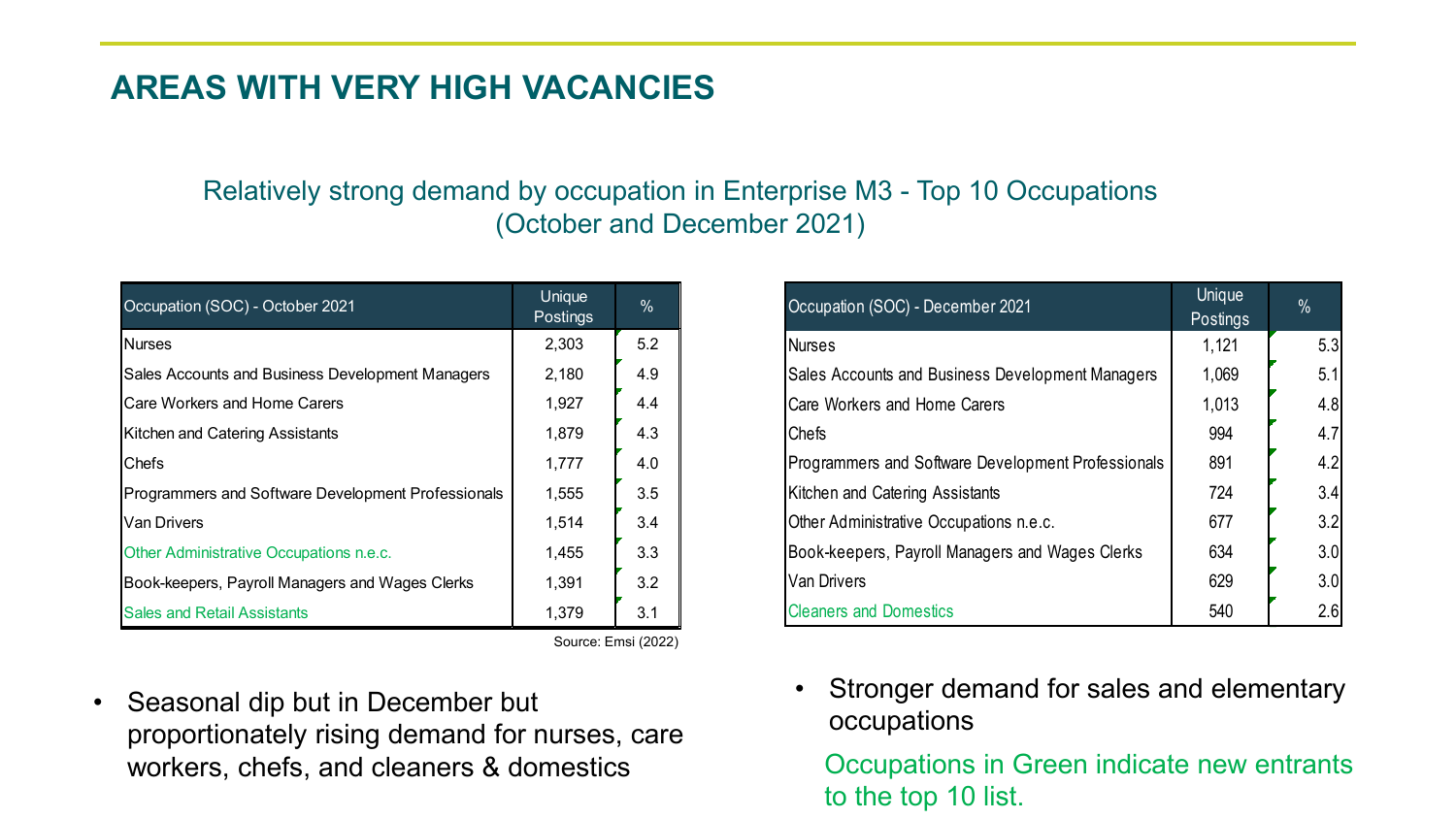## **SKILLS IN HIGH DEMAND IN ENTERPRISE M3 (II)**

Top hard skills in Enterprise M3 – October and December 2021

| <b>Top Hard Skills - October 2021</b>   |
|-----------------------------------------|
| Finance                                 |
| Auditing                                |
| Accounting                              |
| Agile Methodology                       |
| Key Performance Indicators (KPIs)       |
| Warehousing                             |
| <b>Business Development</b>             |
| <b>Restaurant Operation</b>             |
| <b>Selling Techniques</b>               |
| <b>Customer Relationship Management</b> |
| <b>Nursing</b>                          |
| <b>Mental Health</b>                    |

- Hard to find skills in finance, auditing and accounting
- 

| Top Hard Skills - December 2021   |
|-----------------------------------|
| Finance                           |
| Agile Methodology                 |
| Auditing                          |
| Accounting                        |
| Key Performance Indicators (KPIs) |
| Warehousing                       |
| <b>Business Development</b>       |
| <b>Restaurant Operation</b>       |
| <b>Mental Health</b>              |
| <b>Nursing</b>                    |

Source: Emsi (2021)

• No new top 10 hard skills **Mental health moves up the list**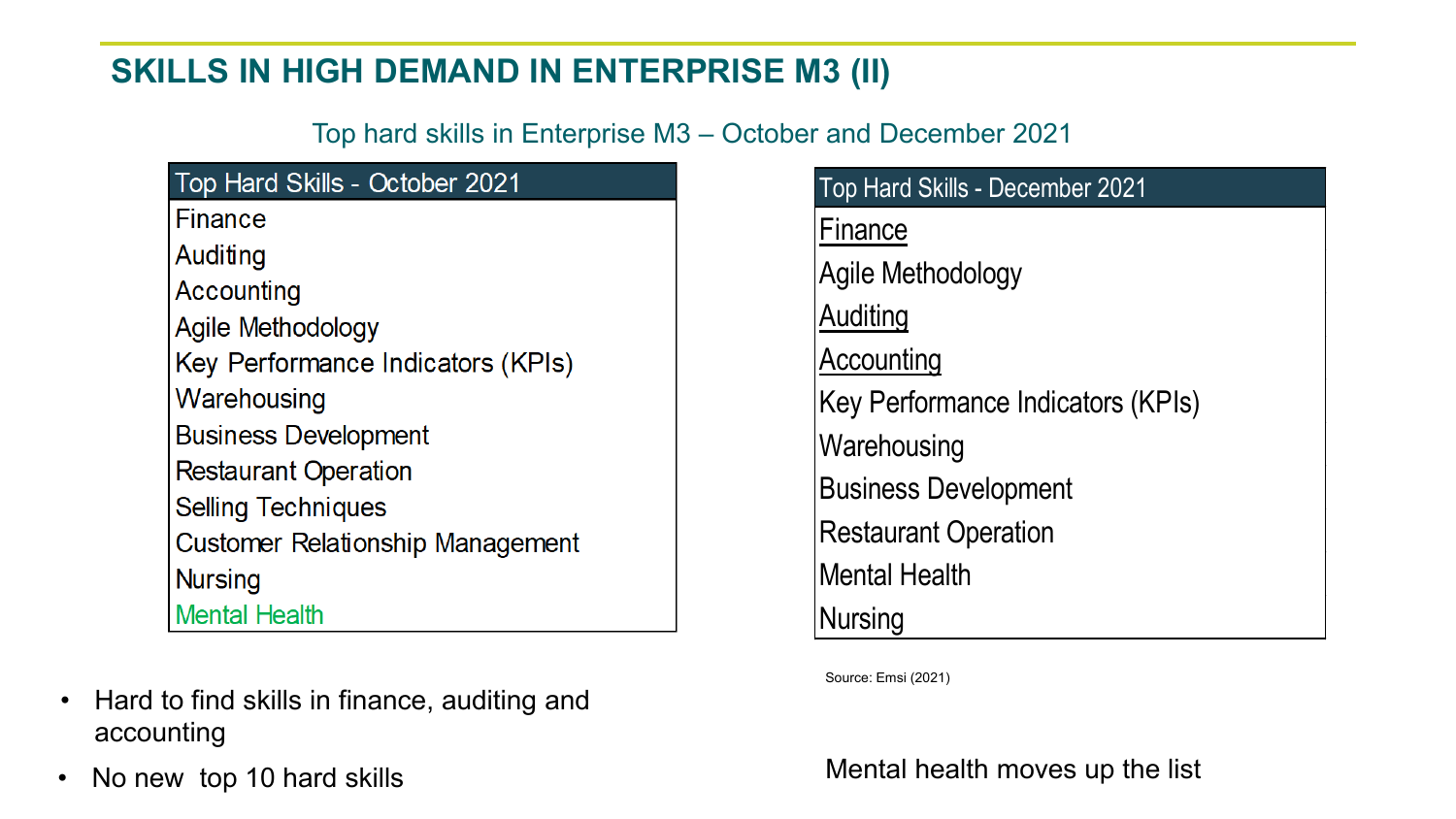#### **STRONG DEMAND FOR 'GREEN JOBS' IN ENTERPRISE M3 SINCE 2019**

Online 'green job' postings in Enterprise M3 (Jan 2019 to Jan 2021)

- Around 120% increase in demand for 'Green Jobs' since Jan 2019
- Robust demand for environmental professionals, landscape design, natural & social professionals, and biological scientists

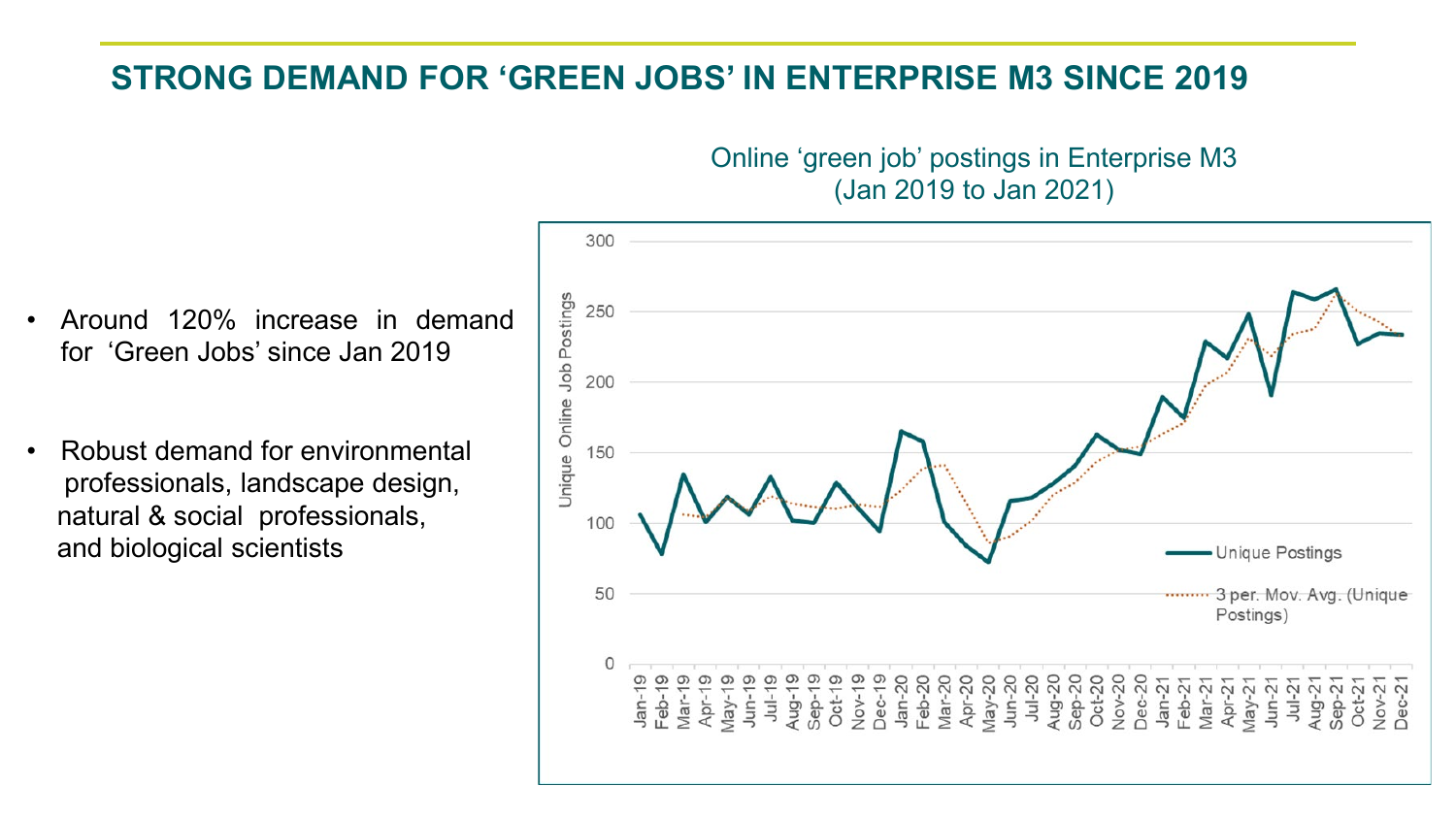## **SHRINKING 'AVAILABLE' LABOUR POOL AND RISING ECONOMIC INACTIVITY**

- Lower supply down to ageing population and Brexit
- Constraints to attracting labour from outside the area >> high cost of living, housing, transport
- Economically inactive provide a potential pool of new labour
- Inactivity has been on the increase, inactive often require upskilling etc.

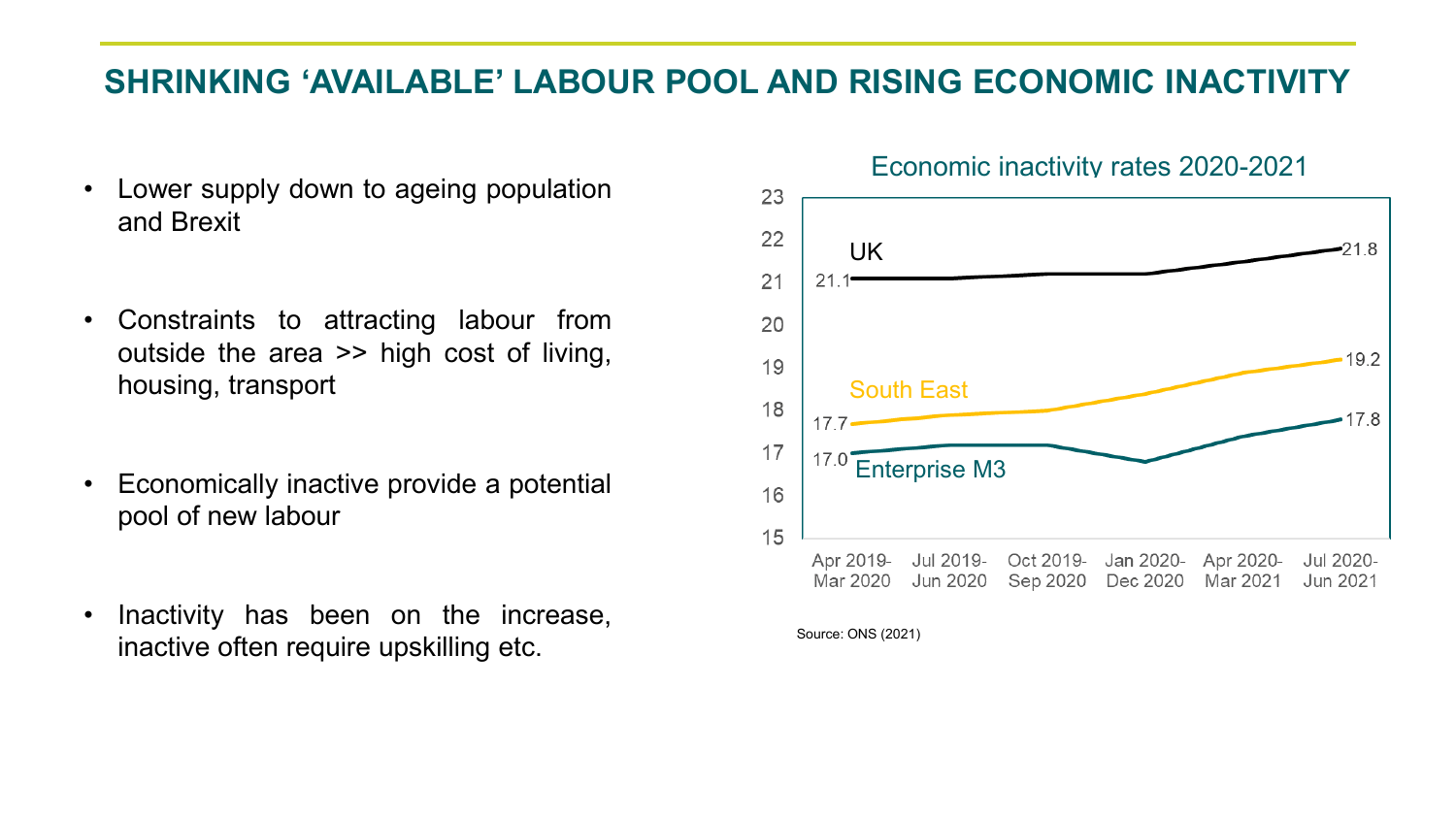#### **"EMPLOYMENT FALLS DURING THE PANDEMIC HAVE SHOWN UP IN RISING INACTIVITY"**

- Not everyone who lost their job moved into unemployment.
- Young people riding out recession, staying on or move in education as job opportunities dried up during lockdown
- Older, less skilled workers unable to work retiring early and/or suffer ill-health (especially males)
- Creating potential labour market participation issue



#### Em3: Economic Inactivity Rates GFC & Pandemic Em3 & UK: Change in rate over period (percentage points)



#### Em3: Economic Inactivity Rates GFC & Pandemic Em3 & UK: Change in rate over period (percentage points)





#### Source: Annual Population Survey (2008-09 and 2020-21)

Note: Unlike LFS which is a rolling quarter, nearest equivalent data to Resolution Foundation analysis is APS data, published quarterly but averaged over one year. The change in rates (RHC) take the difference from 12mths to March in Y1 and either 12mths to Dec Y2 (GFC) or 12mths to Jun (pandemic) – e.g., Em3 female inactivity was 3.1 percentage points higher between start and end of GFC but only 0.5 ppts higher between start and end of pandemic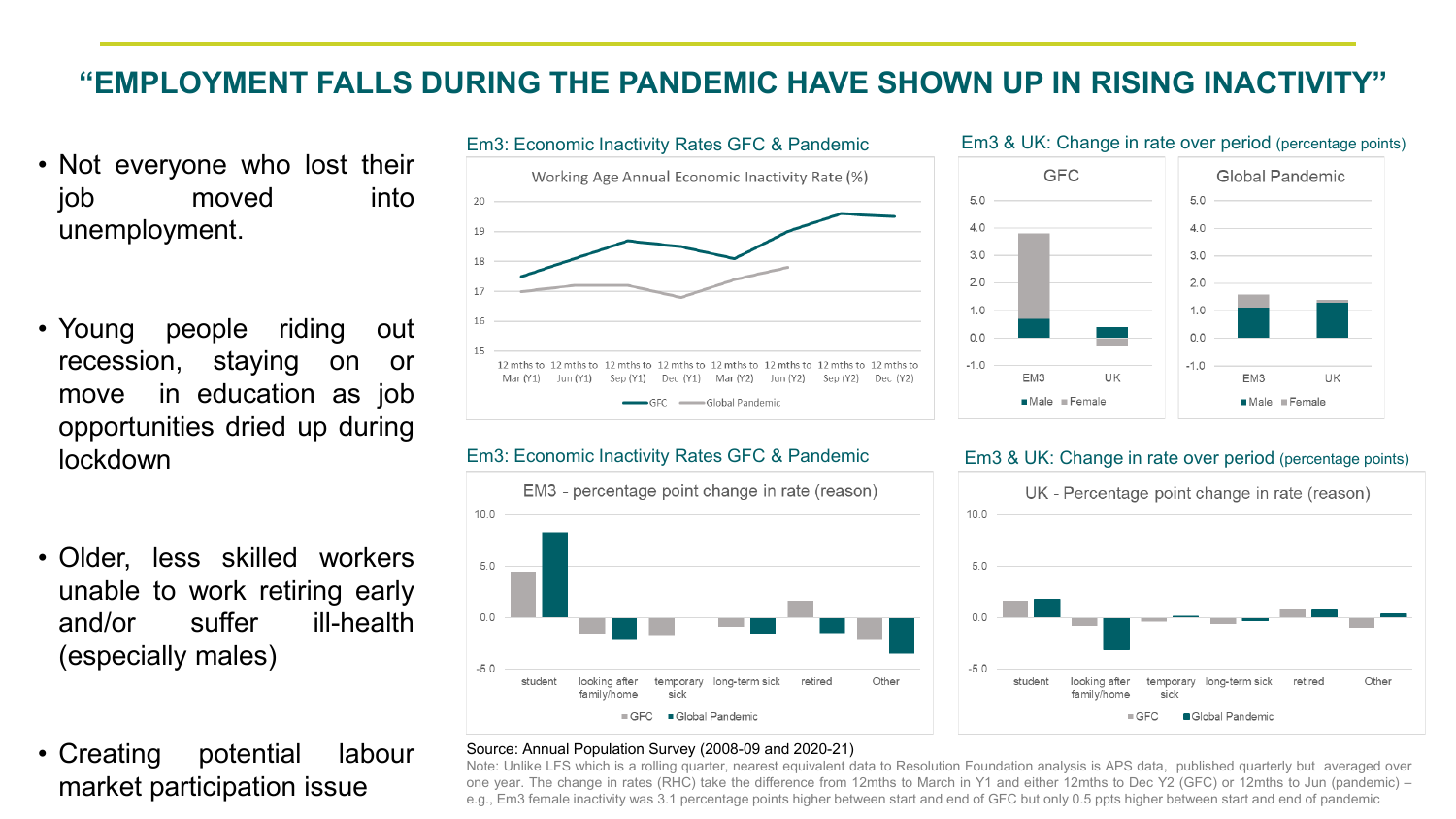#### **"WOMEN ACROSS UK HAVE SHIFTED FROM PART-TIME TO FULL-TIME WORKING IN THE PANDEMIC"**

- Unlike GFC, quicker pandemic rebound, strong labour demand and record vacancies all boost full-time employment
- Fall in wages and hours protected jobs during GFC hence delayed rise in PT work
- Furlough and grants allowed businesses to keep staff fulltime
- Significant gender differences

EM3 & UK: Change in full time employment rate over period (percentage points)



#### EM3 & UK: Change in part time rate over period (percentage points)



#### Source: Annual Population Survey (2008-09 and 2020-21)

Note: Unlike LFS which is a rolling quarter, nearest equivalent data to Resolution Foundation analysis is APS data, published quarterly but averaged over one year. The change in rates (RHC) take the difference from 12mths to March in Y1 and either 12mths to Dec Y2 (GFC) or 12mths to Jun (pandemic) – e.g., Em3 female FT employment was -1.0 percentage points lower between start and end of GFC but 1.8 ppts higher between start and end of pandemic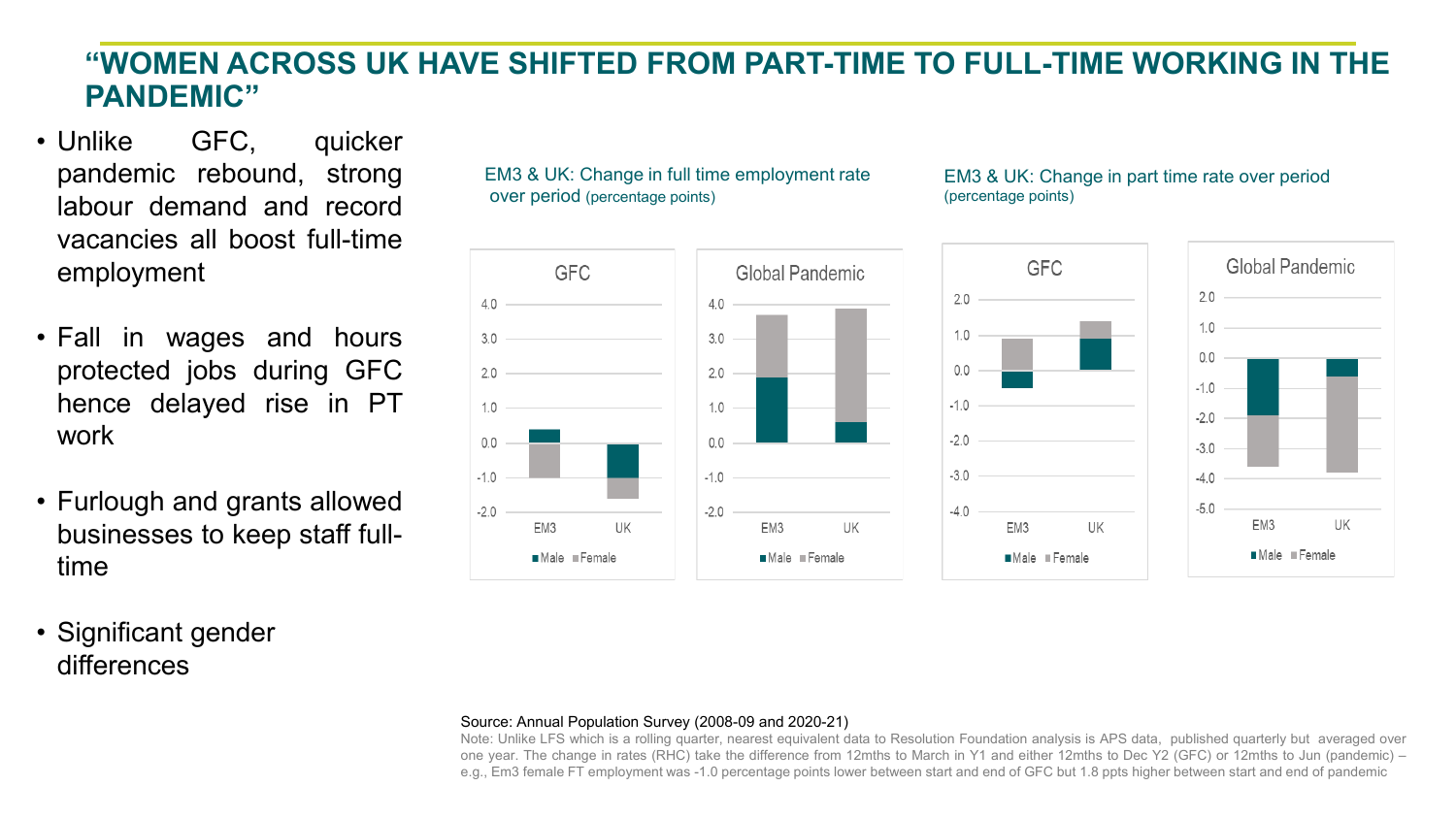## **WAY WE WORK AND WANT TO WORK HAS CHANGED**

Emerging trends from Resolution Foundation Research:

- Increase in home-hybrid working during pandemic will stay BUT expectations suggest not as high going forwards.
- For higher-skilled, better paid workers businesses may have a more national & international workforce as ability to work remotely enables people/and businesses to search more broadly for work and workers.
- Not all positive remote working increased workers' hours.
- Still gender barriers women with children have the greatest unmet desire to work from home.





Source: Resolution Foundation (2021) Begin again (p59) based on analysis of YouGov, adults age 18-65 and the Coronavirus (COVID-19), October 2021 wave.